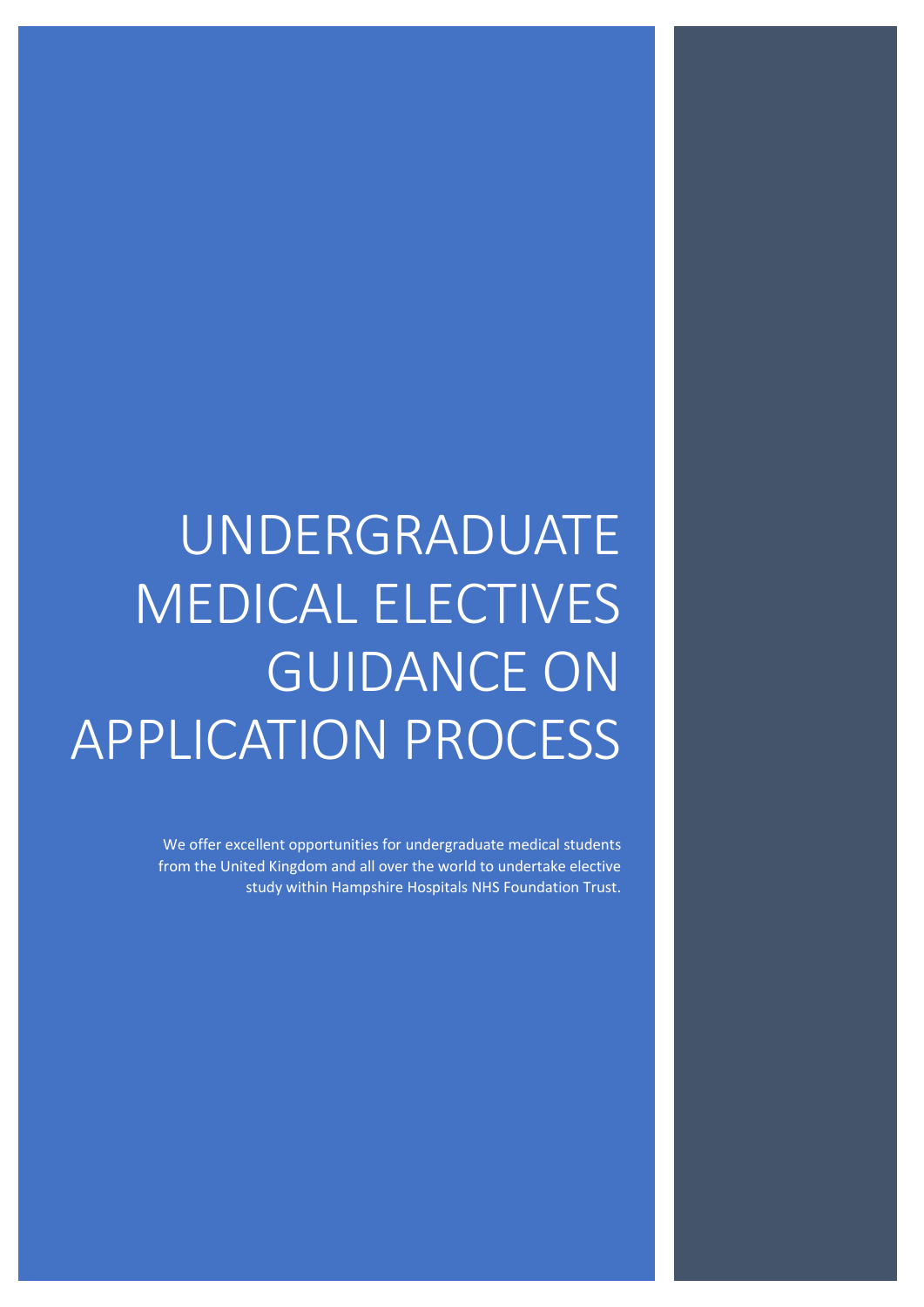# Contents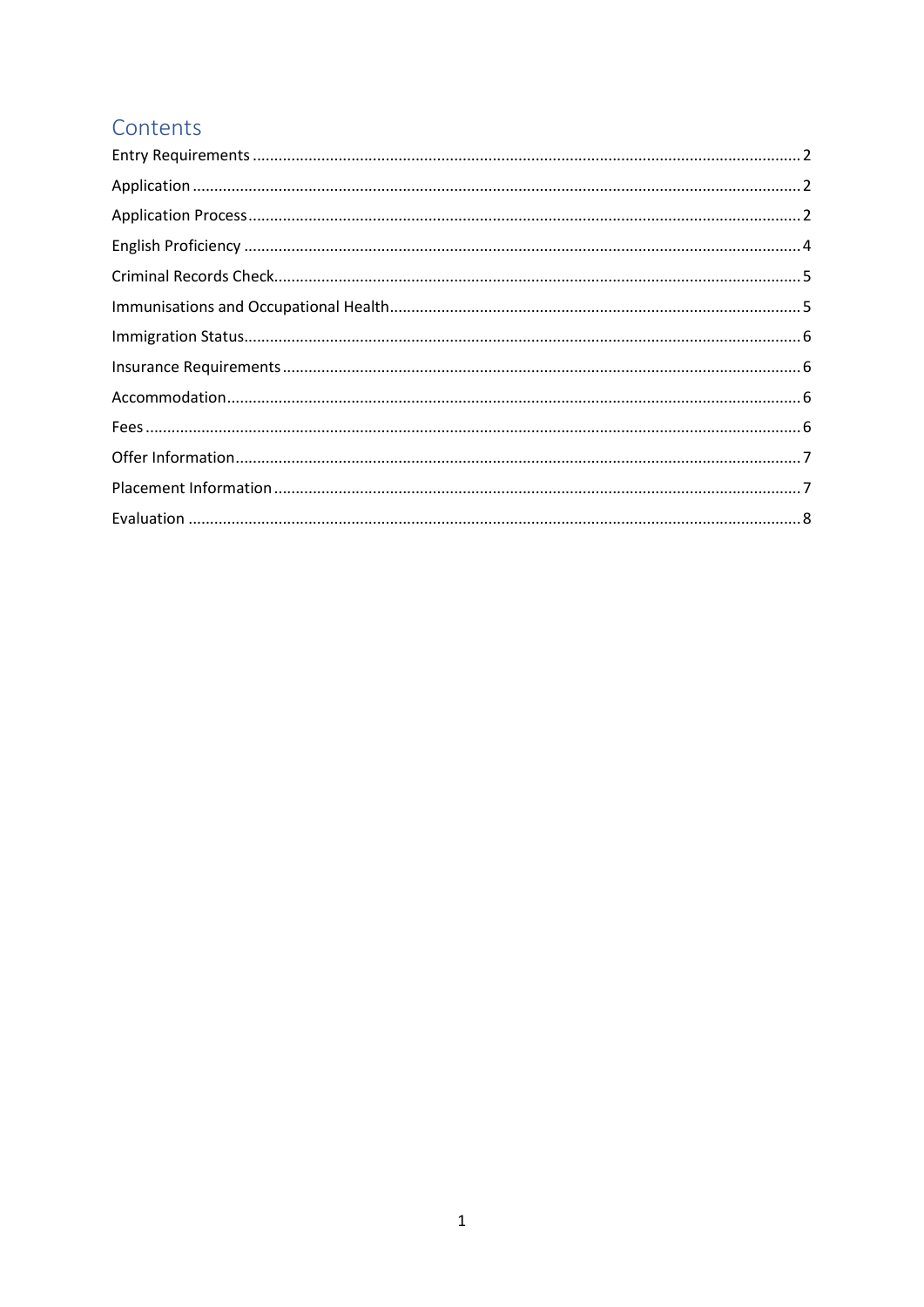# <span id="page-2-0"></span>Entry Requirements

- Students must be in their penultimate or final year of medical school.
- Students must be studying at a medical school that is listed on the World Directory of Medical School[s http://search.wdoms.org/](http://search.wdoms.org/) to be considered for a placement.
- Students from countries which are not deemed to be majority English speaking must meet our minimum English language proficiency requirements, outlined below.
- Students must not have had a previous elective placement through Hampshire Hospitals NHS Foundation Trust.
- Health clearance must be completed prior to commencing elective placement.
- Student must provide evidence of Enhanced Disclosure and Barring Service (DBS) certificate or equivalent.
- Any applicants that do not meet the above requirements will not be considered for a place.
- Visa applications please be advised that all overseas students must organise their own visa.

Please note we are unable to host students on Erasmus or Erasmus+ programmes as we are not **registered with the scheme.**

## <span id="page-2-1"></span>Application

- To apply for an undergraduate medical elective placement at Hampshire Hospitals NHS Foundation Trust, an application form must be completed and emailed, with the correct supporting documentation, to the Medical Student Elective Administration team: [medicalstudentelective@hhft.nhs.uk](mailto:medicalstudentelective@hhft.nhs.uk)
- A **non-refundable** administration fee is required once an offer of placement is sent to the student and a clinical supervisor confirmed.

# <span id="page-2-2"></span>Application Process

- Applications must be submitted t[o medicalstudentelective@hhft.nhs.uk](mailto:medicalstudentelective@hhft.nhs.uk)
- All questions on the application form must be answered. All supporting documentation must be provided at time of application. Incomplete applications will not be processed.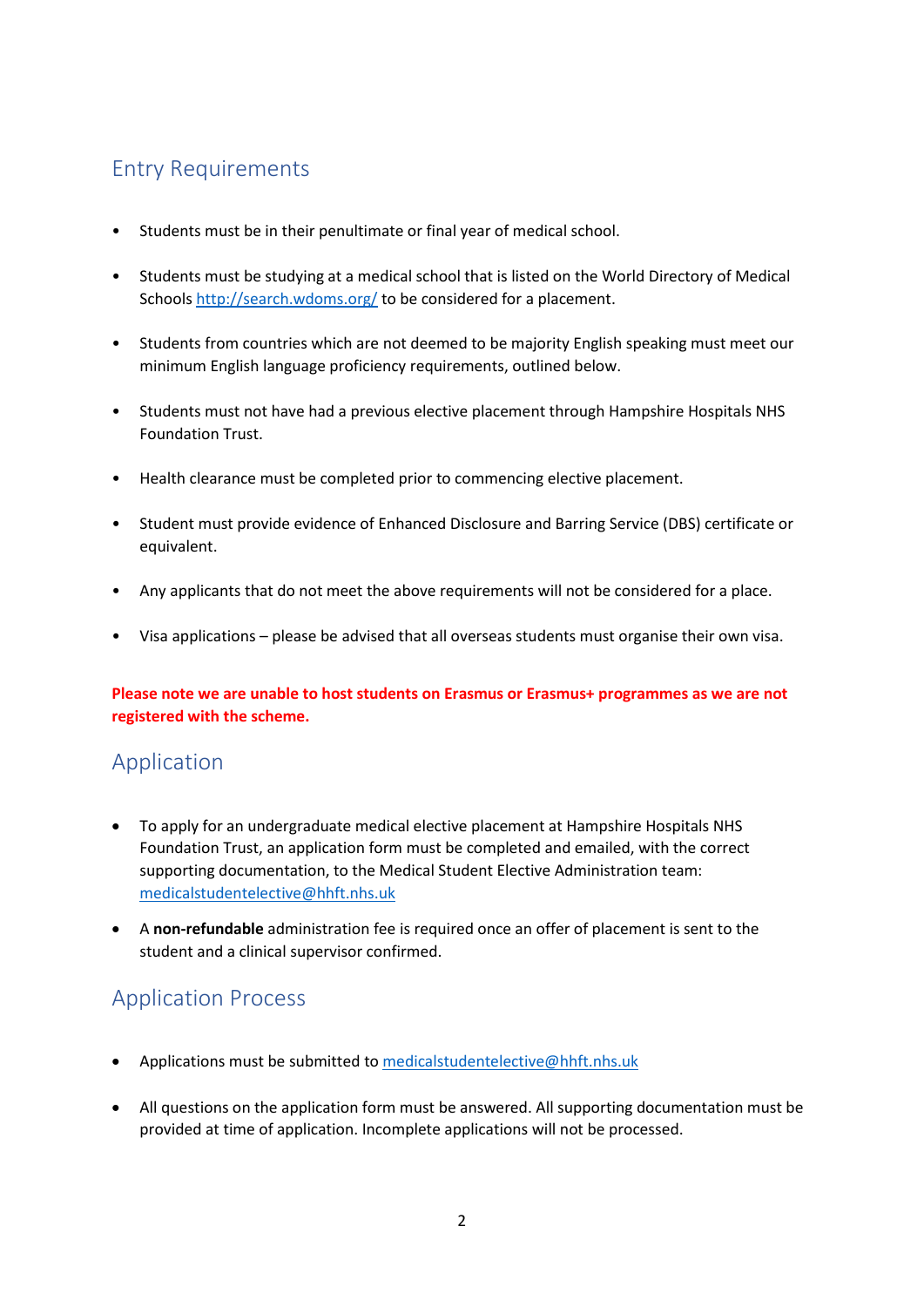- Electives are offered for a period of up to 6 weeks. Placements in medicine and surgery are offered from early July and must be completed by the end of August, and last 2- 6 weeks (6 weeks maximum). Placements may be available in other medical specialties at other times of the year, but this is not guaranteed.
- A **non-refundable** administration fee of £150 for UK residents / £300 for non-UK residents must be paid once a supervisor has been found and an offer has been made. If payment is not received, placements will not commence. Please note: the administration fee will be waived for medical students affiliated to the University of Southampton.
- As places are limited, unfortunately, not all applicants will receive offers. Availability will depend on the popularity of your chosen specialty, and on the number of consultants available to provide supervision. We also cannot guarantee placement within your first choice of specialty.
- Students may be offered an alternative department if a placement in their chosen specialities cannot be found.
- Students are permitted one elective only at Hampshire Hospitals NHS Foundation Trust, in one department.
- Students cannot specify the hospital they wish to be based at, only their chosen departments and availability dates.
- Students should note that once an application is received, the dates of an elective can only be altered in exceptional circumstances. After a supervisor has been confirmed, the dates cannot be altered.
- The Elective offer is non-negotiable.
- Upon receipt of a complete application, and providing it meets all requirements, the student will receive notification that the application has been received. Students should allow approximately 4-6 weeks, after receiving acknowledgment of receipt of their application, to receive further communication from the Medical Student Elective Administrator in relation to a possible placement. The application process will take a minimum of 8 weeks.
- A scanned copy of your passport must be provided with your application. The front cover and page with photograph and personal details should be shown. This must be verified (signed and stamped) by the Dean/Head of your Medical School, or other Medical School official.
- Students must ensure that they have sufficient funds to take up the elective placement, should we be in a position to make an offer. Hampshire Hospitals NHS Foundation Trust charges a placement fee for incoming elective students. Visiting students are required to finance their own accommodation, living and travel expenses and, if applicable, any costs relating to any Visa application.
- Electives offer no remuneration, nor is financial aid available from Hampshire Hospitals NHS Foundation Trust.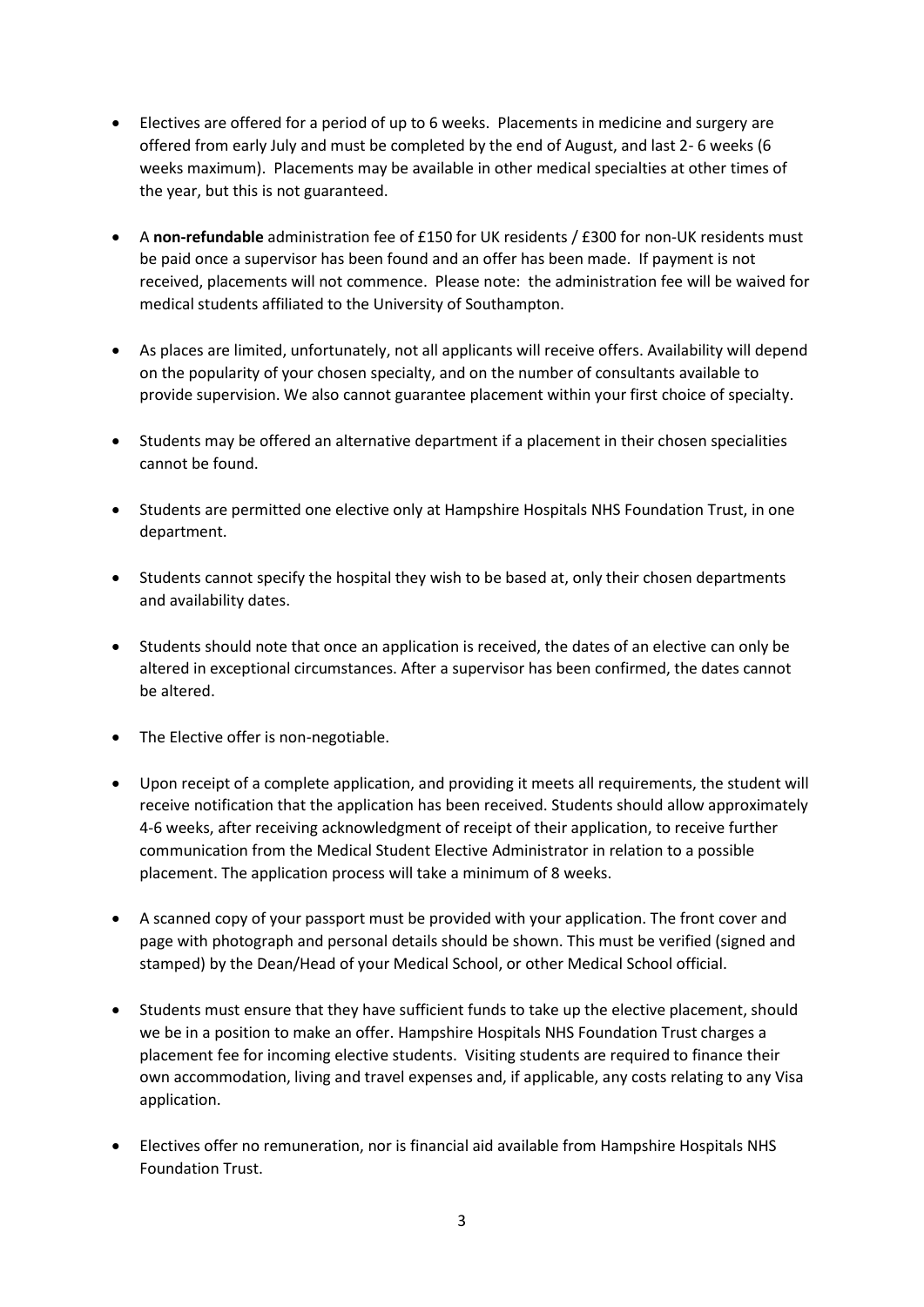• If an applicant wishes to withdraw an application or cancel an offer of placement, they must notify the Medical Student Elective Administration team: [medicalstudentelective@hhft.nhs.uk](mailto:medicalstudentelective@hhft.nhs.uk)  at the earliest opportunity.

# <span id="page-4-0"></span>English Proficiency

- We are unable to accept applications from students that do not meet the English requirement.
- Students who are applying from countries which are not deemed to be majority English speaking must provide a copy of ONE of the below test certificates with their application. **For a list of majority English speaking countries as determined by GOV.UK, please refer to:** <https://www.gov.uk/tier-4-general-visa/knowledge-of-english>
- Students who are applying from countries which are not deemed to be majority English speaking but are taught AND examined in English will not be required to submit English language test results but would need to submit a letter from their Dean/Head of School to state as such.

For applicants from countries which are not deemed to be majority English speaking (see link above) – a copy of one of the below qualifications/test certificates must be provided with application.

#### **Qualification/Test Certificate**

- IELTS (Academic for UKVI) overall score of 7.5 (dated within two years of proposed start date of elective)
- Completed degree from a **majority** English speaking country (must be recognised by UK NARIC United Kingdom National Recognition Information Centre) as being equivalent to a UK Bachelors degree) - certified copy of degree certificate required

For applicants from EU countries which are not deemed to be majority English speaking – a copy of one of the below qualifications/test certificates must be provided with application.

#### **Qualification/Test Certificate**

- SQA Standard Grade in English minimum Grade 2 \*
- IGCSE English (First Language) minimum Grade B \*
- GSCE in English minimum Grade B \*
- International Baccalaureate, English (higher or standard level) minimum Grade 6 \*

We regret that applications containing certificates not on the respective lists above will not be considered for a place.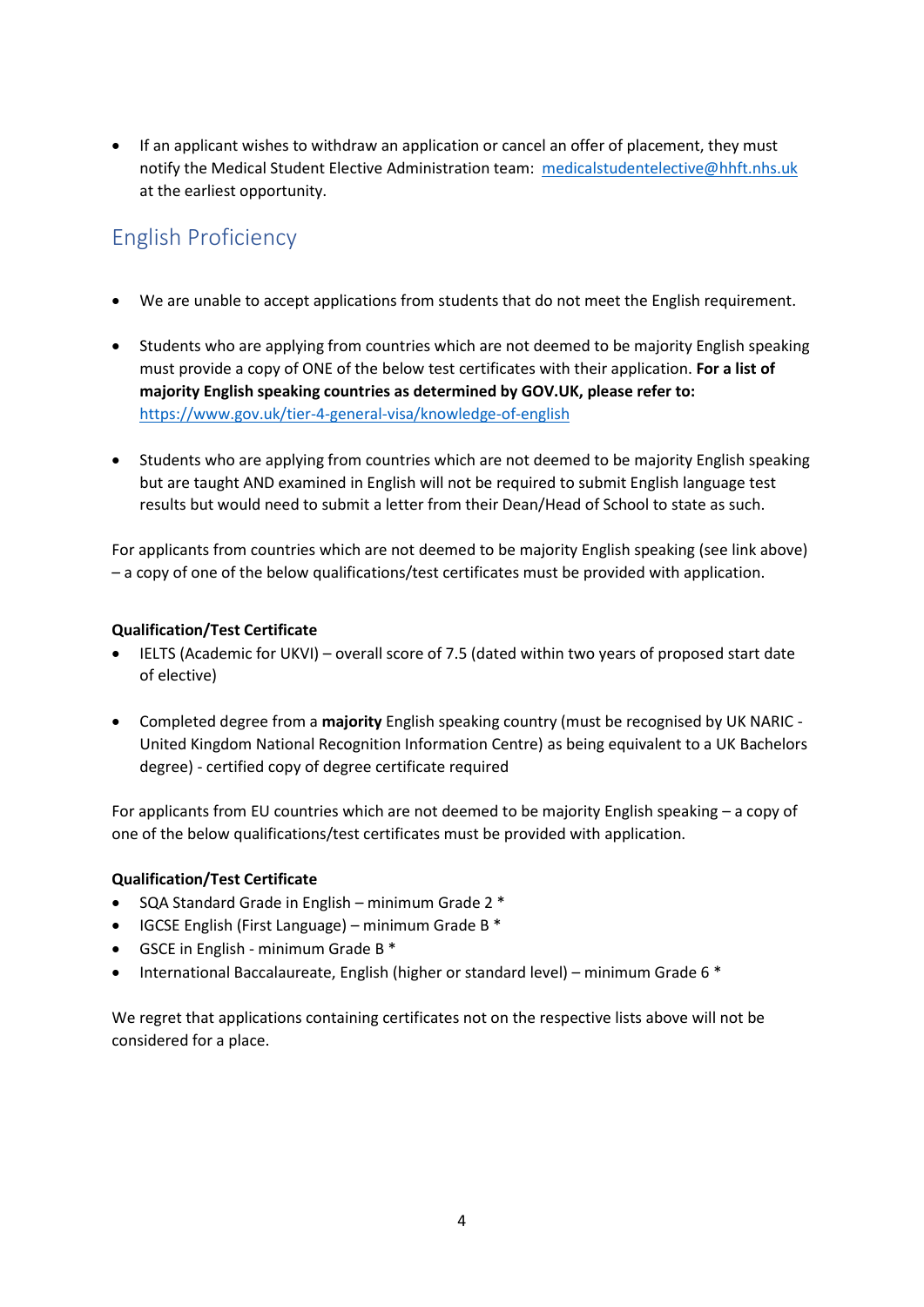# <span id="page-5-0"></span>Criminal Records Check

• Enhanced DBS (Disclosure Baring Service) certificate or original validated letter/report from respective Government department confirming no criminal convictions, dated no more than 3 months prior to application.

## <span id="page-5-1"></span>Immunisations and Occupational Health

- You will be asked to complete an Occupational Health Assessment via the Health4Work online portal. A questionnaire will be assigned to you via the portal once your placement has been confirmed but before your start date. You will receive emails with instructions on how to access and complete the questionnaire.
- Students must provide documentary evidence of the following immunisations:
	- $\triangleright$  Hepatitis B vaccinations (three vaccinations)
	- $\triangleright$  Evidence of the blood test result following completion of a course of Hepatitis B vaccinations, showing a level of antibody measured in international units/l and should indicate whether or not the student has immunity
	- ➢ Two MMR vaccinations **or** documentary evidence of positive serology to measles and rubella
	- ➢ History of chickenpox if from a temperate country or alternatively a blood test showing evidence of immunity to varicella if from a non-temperate country
	- ➢ BCG vaccination **or** in the absence of immunisation against Tuberculosis, a negative Mantoux test (or equivalent) within one year of the placement start-date is required
- Scanned copies of the documents must be uploaded to the online portal and submitted along with the questionnaire. Where applicable, a verified English translation of these documents must be provided. If any information is missing or unclear, you might be contacted by the Health4Work Team for further clarification
- You must be fully vaccinated against Covid-19 and provide documentary evidence.
- If you have a disability or health issue (including blood borne viruses) that may impact on the activities/arrangements of an elective placement or your fitness to practice, you must disclose this before you accept an offer of placement.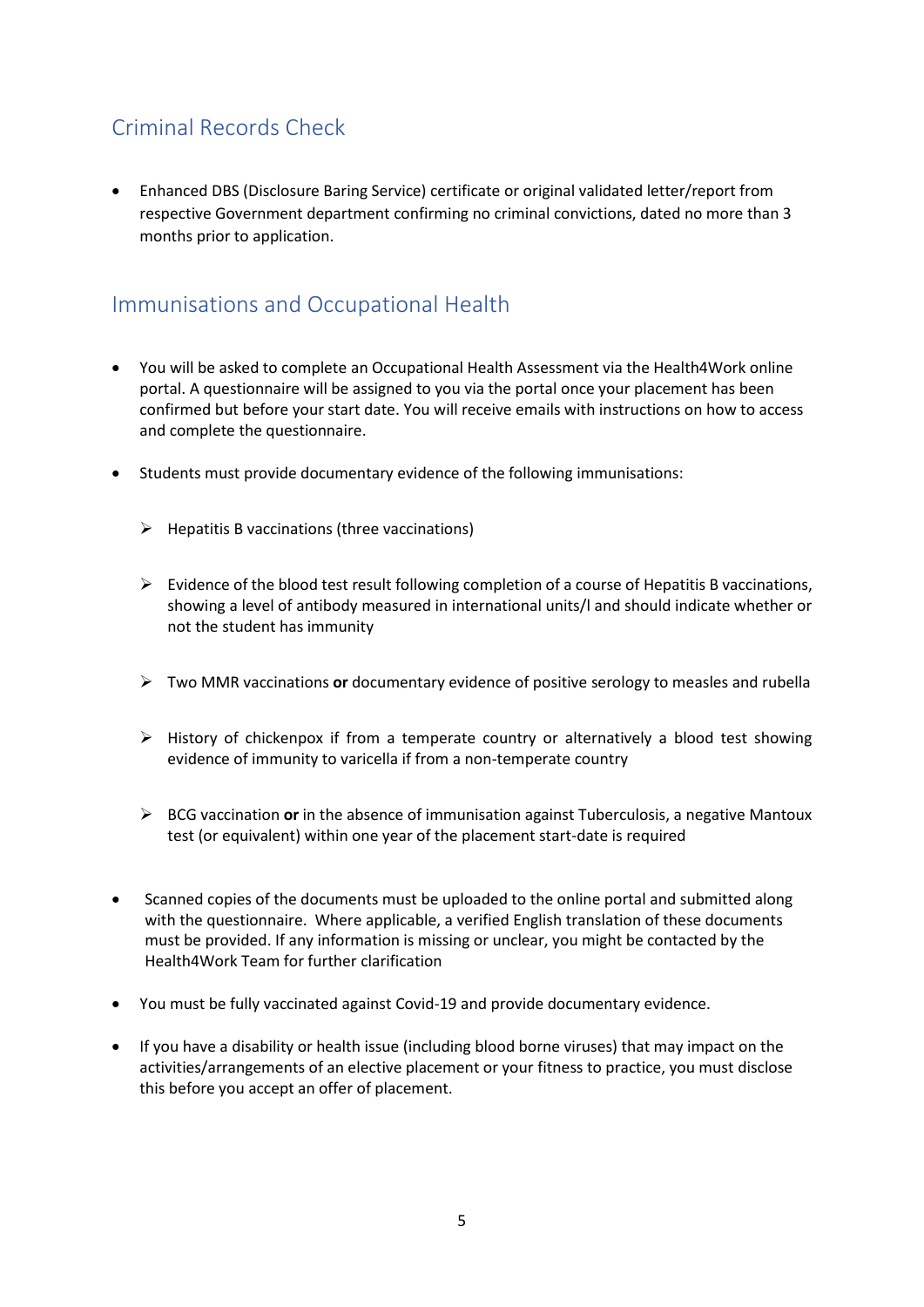# <span id="page-6-0"></span>Immigration Status

- If applicable, it is the student's responsibility to obtain the correct visa prior to arriving in the UK
- Refer to the UK Government website for full details and eligibility requirements to complete an elective placement -<https://www.gov.uk/standard-visitor/visit-to-study>

You should:

check you meet the [basic eligibility requirements for a Standard Visitor](https://www.gov.uk/standard-visitor/overview) and any relevant extra eligibility requirements and prepare any required documents that prove your eligibility [check if you need a visa to visit the UK](https://www.gov.uk/check-uk-visa)

- Electives cannot be rearranged if visas are not obtained in time to start on the agreed date, nor can the application fee be refunded.
- *Please note we are unable to host students on Erasmus or Erasmus+ programmes as we are not registered with the scheme.*

### <span id="page-6-1"></span>Insurance Requirements

- Successful elective students are required to be covered by medical indemnity or malpractice insurance for the duration of their elective period and confirming UK cover. Students must ensure the necessary arrangements for this are made prior to commencing their placement and provide proof of insurance cover.
- Health Insurance It is obligatory for all overseas elective students to obtain adequate health insurance to cover them during their stay. You are responsible for your own health insurance. You need to arrange the insurance before leaving your country. It is NOT possible for overseas students to purchase health insurance in the UK. You are responsible for paying any costs in case of illness or accident. It is also strongly recommended that you have insured your personnel belongings during your stay in the UK.

### <span id="page-6-2"></span>Accommodation

• Elective students are required to make their own living arrangements for the duration of their placement and are liable for the associated costs.

### <span id="page-6-3"></span>Fees

• A **non-refundable** administration fee of £150 for UK residents / £300 for non-UK residents must be paid once a supervisor has been found and an offer has been made. The administration fee will be waived for undergraduate medical students affiliated to the University of Southampton.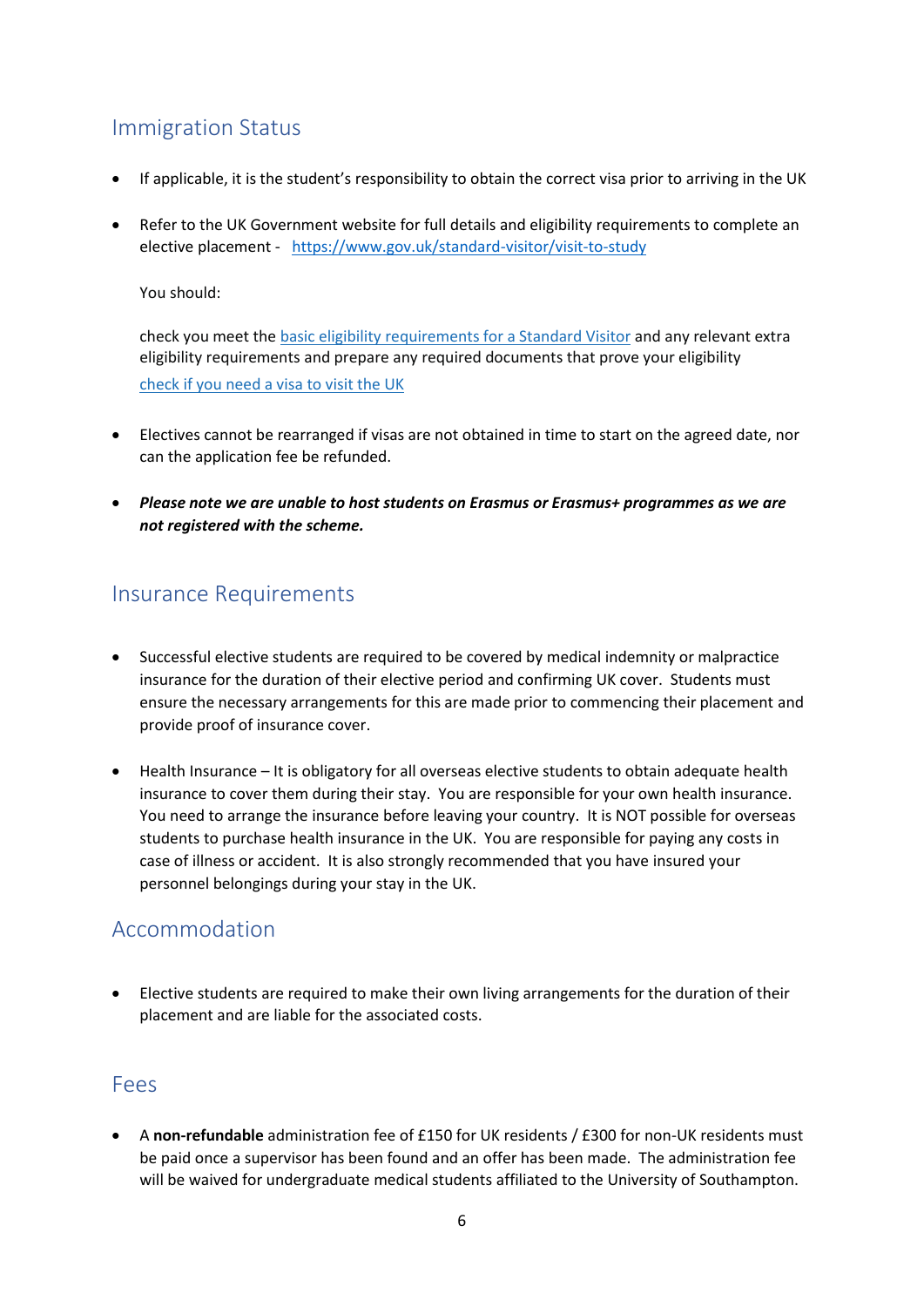- Hampshire Hospitals NHS Foundation Trust charges a placement fee per week for incoming elective students.
	- o UK residents £100 per week
	- o Non UK residents £150 per week
	- o University of Southampton medical students £50 per week

# <span id="page-7-0"></span>Offer Information

- Upon receipt of an offer, you will be asked to email your confirmation of acceptance of the offer. The elective placement offer will be held for two weeks and it is essential an email of acceptance has been received. If the acceptance is not sent within this period, the offer will be withdrawn.
- Hampshire Hospitals NHS Foundation Trust reserves the right to change a student's department if circumstances change and the department can no longer accept a student. If it is not possible to offer an alternative department, the administration fee will be refunded.
- Hampshire Hospitals NHS Foundation Trust reserves the right to withdraw its offer to you depending on medical or immigration advice.
- The offer is non-negotiable

# <span id="page-7-1"></span>Placement Information

- Elective placements are offered for a period of up to 6 weeks. Elective placements in medicine and surgery are offered from early July and must be completed by the end of August, and last 2- 6 weeks (6 weeks maximum). Placements may be available in other medical specialties at other times of the year, but this is not guaranteed.
- Elective placements are observer roles and will be conducted under strict clinical supervision
- Students attending an elective placement must adhere to the required **smart** dress code students should wear a skirt/smart trousers (not jeans) and a blouse/shirt. White coats are not worn. The NHS has a "bare below the elbow" policy (rolled up or short sleeves).
- Elective students will be bound by the same code of conduct and standards of professionalism as Hampshire Hospitals NHS Foundation Trust staff.
- Students are expected to attend the elective placement as agreed with their Elective Supervisor and the Medical Student Elective Administrator. If a student fails to attend, the Dean of the home medical school will be notified and where appropriate, non-attendance will be reported to UK Visas & Immigration in accordance with their regulations.